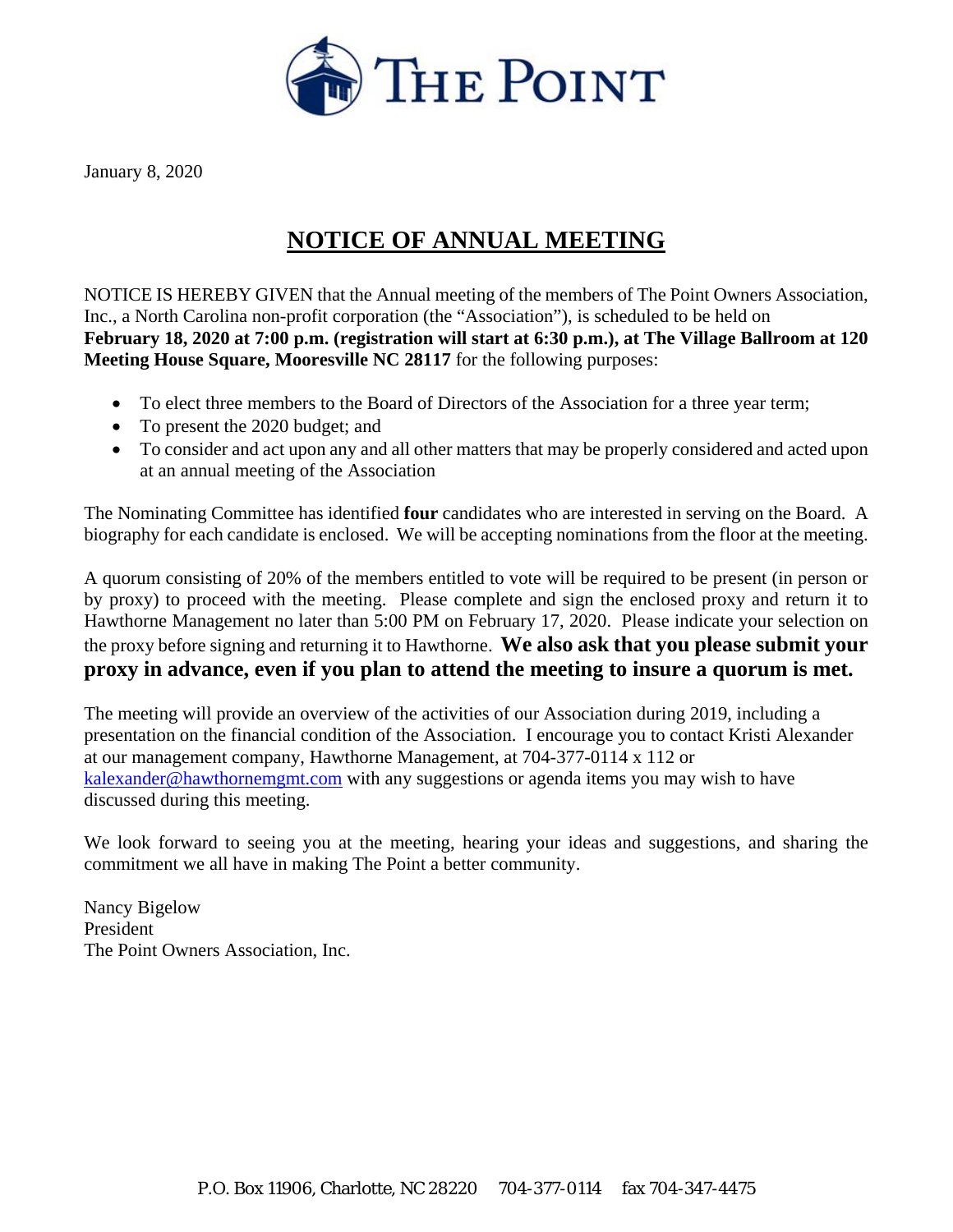# **APPOINTMENT OF PROXY**

### **The Point Owners Association, Inc. Annual Meeting – February 18, 2020**

The undersigned member of The Point Owners Association, Inc. (the "Association") hereby constitutes and appoints Nancy Bigelow and \_\_\_\_\_\_\_\_\_\_\_\_\_\_\_\_\_\_\_\_\_\_\_\_\_\_\_\_\_\_\_ [strike and add names as desired] and each of them, proxies with full power of substitution to act and vote for and on behalf of the undersigned at the Annual Meeting of the members of the Association to be held at the Village Ballroom (formerly called the Meeting House) of Trump National Golf Club, Charlotte on February 18, 2020, at 7:00 p.m. Eastern Standard Time, and at any adjournment of adjournments thereof, as fully as the undersigned would be entitled to act and vote if personally present. A majority of such proxies who shall be present and acting as such at the meeting or any adjournment thereof, or if only one such proxy be present and acting then that one, shall have and may exercise all the powers hereby conferred. Any appointment of proxy heretofore made by the undersigned for such meeting is hereby revoked.

The undersigned hereby directs the proxies to vote as follows:

1. For the Nominating Committee slate of candidates or write-in candidate selected below for a three year term on the Board of Directors of the Association.

Vote for up to three candidates by marking the box next to their name. See biographical sketches of nominees included herewith. Print the full name of any write-in candidate.

| Linda Bundens                  |                      |
|--------------------------------|----------------------|
| Donette Dewar-Black            |                      |
| Charlie Farrar                 |                      |
| Annie Livingston               |                      |
|                                | (write-in candidate) |
| (LISTED IN ALPHABETICAL ORDER) |                      |
|                                |                      |

2. In their discretion, upon any other business that may properly come before the meeting or any adjournment thereof.

The undersigned has executed this Proxy on the \_\_\_\_\_\_\_ day of \_\_\_\_\_\_\_\_\_\_\_\_, 2020.

\_\_\_\_\_\_\_\_\_\_\_\_\_\_\_\_\_\_\_\_\_\_\_\_\_\_\_\_ \_\_\_\_\_\_\_\_\_\_\_\_\_\_\_\_\_\_\_\_\_\_\_\_\_\_\_

**PROPERTY ADDRESS:** \_\_\_\_\_\_\_\_\_\_\_\_\_\_\_\_\_\_\_\_\_\_\_\_\_\_\_\_\_\_\_\_

**ENTITY EXECUTION INDIVIDUAL EXECUTION**

Name of Owner Entity Signature

By:\_\_\_\_\_\_\_\_\_\_\_\_\_\_\_\_\_\_\_\_\_\_\_\_\_\_ \_\_\_\_\_\_\_\_\_\_\_\_\_\_\_\_\_\_\_\_\_\_\_\_\_\_\_

Signature of Officer Print Name

\_\_\_\_\_\_\_\_\_\_\_\_\_\_\_\_\_\_\_\_\_\_\_\_\_\_\_\_

Title of Officer

SIGN AND RETURN YOUR PROXY FOR RECEIPT BEFORE 5:00 PM ON **FEBRUARY 17, 2020,** BY MAIL TO Hawthorne Management, PO Box 11906, Charlotte, NC 28220, OR FAX IT TO **(704) 347-4475** OR E-MAIL IT TO **[admin@hawthornemgmt.com](mailto:admin@hawthornemgmt.com)**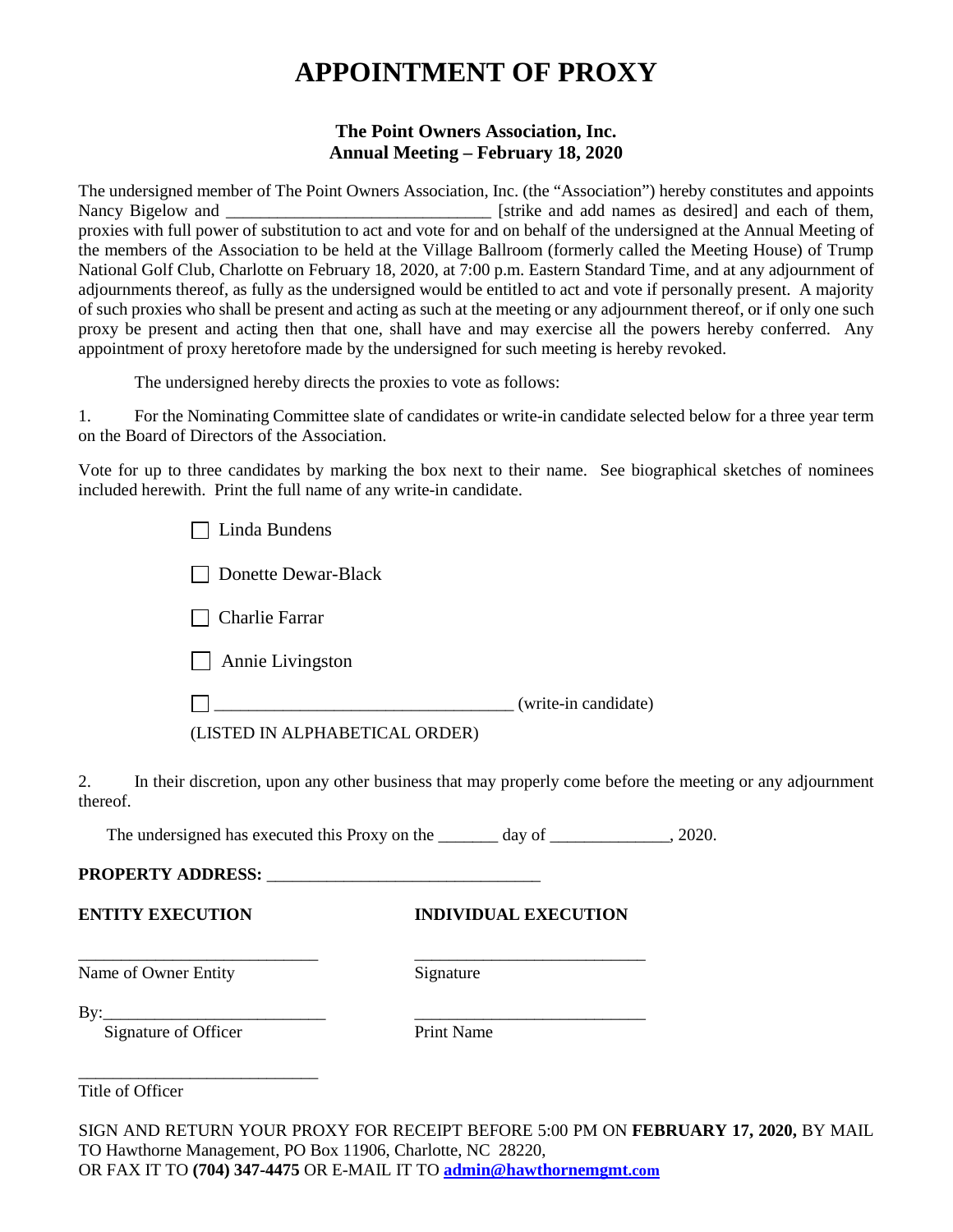**Linda Bundens** 1679 Brawley School Road [lbundens@msn.com](mailto:lbundens@msn.com)

#### **Business Affiliation/Occupation/Experience**

Registered Nurse, Nurse Legal Consultant, Hospital Administrator with specialty in insurance and legal affairs

#### **Special Interests and Abilities**

After researching and visiting many communities from New Jersey to Florida, my husband and I found The Point to be our ideal place to enjoy retirement. We moved here in 2007 and quickly became involved in the community. I served as the secretary of the Neighborhood Activities Committee (NAC) for approximately 5 years and chairperson of the Social Committee until 2018. I assumed leadership of the Sip and Shop Event Committee in 2013. I have also served on several hospital Boards and the Board of a large medical group. I have extensive experience in working with attorneys and state and federal agencies in a joint effect to improve processes and outcomes. My desire is to use my experience and skills to support the goals established by past and current Board members, the CCR's and the concerns of the community.

**Donette Dewar** 157 Union Chapel Drive [Donette59@outlook.com](mailto:Donette59@outlook.com)

### **Business Affiliation/Occupation/Experience**

Retired. Formerly Head of Tax and General Tax Counsel for the Americas region of a global energy company

### **Special Interests and Abilities**

In November 2017, my husband (Jim) and I became members of The Point and in March 2018 we became residents of The Point. We greatly appreciate the beauty, value and quality of life we found that living in this neighborhood provides. I would like to join The Point Board as a way of contributing to the preservation and enhancement of those benefits. My legal, financial and project management skills would support The Point Board's actions to fulfill its oversight and community responsibilities. Additionally, my 10 years experience serving on HOA boards and holding the offices of Treasurer and President gives me a sound understanding of how an HOA and its Board operates, as well as the challenges and rewards of an "all volunteer" organization.